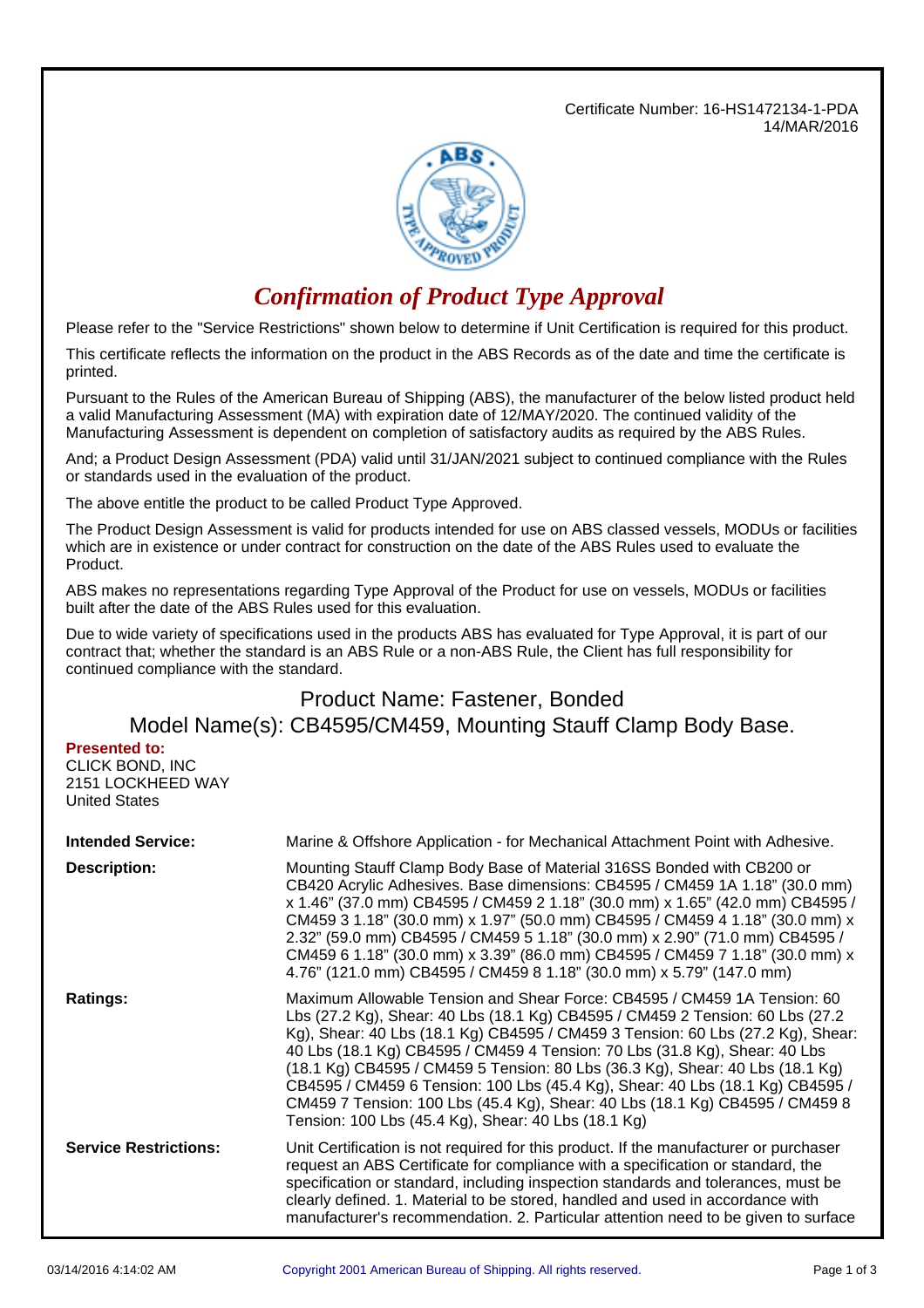|                                                                                                                | preparation and cleanliness of the surface to be bonded. 3. Bonding process to be<br>followed per manufacturer's installation instructions (CBPS-244 Process                                                                                                                                                                                                                                                                                                                                                                                                                                                                                                                                                                                                                                                                                          |                                                                                                                                                                                                                                                                                                                                                                                                                                                                                                                                                                                                                                                                                                                                                                                                                                                                                                                                                                                                                                                                                                                                                                                                                                                                                                                                                                                        |                                                                                                                                                                     |  |
|----------------------------------------------------------------------------------------------------------------|-------------------------------------------------------------------------------------------------------------------------------------------------------------------------------------------------------------------------------------------------------------------------------------------------------------------------------------------------------------------------------------------------------------------------------------------------------------------------------------------------------------------------------------------------------------------------------------------------------------------------------------------------------------------------------------------------------------------------------------------------------------------------------------------------------------------------------------------------------|----------------------------------------------------------------------------------------------------------------------------------------------------------------------------------------------------------------------------------------------------------------------------------------------------------------------------------------------------------------------------------------------------------------------------------------------------------------------------------------------------------------------------------------------------------------------------------------------------------------------------------------------------------------------------------------------------------------------------------------------------------------------------------------------------------------------------------------------------------------------------------------------------------------------------------------------------------------------------------------------------------------------------------------------------------------------------------------------------------------------------------------------------------------------------------------------------------------------------------------------------------------------------------------------------------------------------------------------------------------------------------------|---------------------------------------------------------------------------------------------------------------------------------------------------------------------|--|
|                                                                                                                | Craft Rules.                                                                                                                                                                                                                                                                                                                                                                                                                                                                                                                                                                                                                                                                                                                                                                                                                                          | Specification). Special attention should be given if installed on craft classed to the<br>2016 ABS High Speed Naval Craft Rules where the Naval Technical Authority                                                                                                                                                                                                                                                                                                                                                                                                                                                                                                                                                                                                                                                                                                                                                                                                                                                                                                                                                                                                                                                                                                                                                                                                                    | (NTA) provides requirements for shock. See 4-8-3/5.3.1 of ABS High Speed Naval                                                                                      |  |
| <b>Comments:</b>                                                                                               | Dates are to be clearly marked on the package.                                                                                                                                                                                                                                                                                                                                                                                                                                                                                                                                                                                                                                                                                                                                                                                                        | The Manufacturer has provided a declaration about the control of, or the lack of<br>Asbestos in this product. When used on ABS Classed Vessels: 1. Details of<br>Structural Adhesive are to be specified on the Material Data Sheet and on the<br>Construction Plans submitted. 2. Specific Joints, extent of use, and substrates are<br>to be reviewed on a case by case basis. 3. Storage Instructions and Expiration                                                                                                                                                                                                                                                                                                                                                                                                                                                                                                                                                                                                                                                                                                                                                                                                                                                                                                                                                                |                                                                                                                                                                     |  |
| <b>Notes / Documentation:</b>                                                                                  |                                                                                                                                                                                                                                                                                                                                                                                                                                                                                                                                                                                                                                                                                                                                                                                                                                                       | Drawing No. CB200 Data Sheet, CB200 acrylic structural adhesive, Revision: 7,<br>Pages: - Drawing No. CB420 Data Sheet, CB420 acrylic structural adhesive,<br>Revision: 3, Pages: - Drawing No. CBPS-244, CBPS-244 process specification,<br>Revision: 1, Pages: 1 Drawing No. CM459, Base, Mounting, Stauff Clamp Body,<br>Revision: 3, Pages: 1 Drawing No. Correspondence, Asbestos Free Declaration,<br>Revision: -, Pages: - Drawing No. Correspondence, Type Approval Application,<br>deckboard mounting studs bonded with CB200 adhesive to 3/8 inch steel plate<br>accelerated aging by 30 day hot/wet exposure, Revision: -, Pages: - Drawing No.<br>ETR14-012, Tensile, longitudinal shear, and 45 degree tensile testing of<br>CM459CRM4-2P, CM459CRM4-5P, and CM459CRM4-6P Stauff $\hat{A}$ ® adhesive<br>bonded 316 CRES bases, bonded with CB420 acrylic adhesive to aluminum,<br>Revision: -, Pages: 1 Drawing No. ETR15-018, Baseline testing in tension, offset<br>tension, shear, and 45 degree shear of CM459CRM stauff® adhesive bonded<br>316 CRES bases, bonded with CB200 and CB420 acrylic adhesives to A36 steel<br>FTP Code Part 5 - Flame Spread Final Report (CB420-50 Adhesive), Revision: -,<br>Pages: - Drawing No. SwRI Project No.: 01.17789.02.026b, FTP Code Part 2 -<br>Smoke and Toxicity Final Report (CB420-50 Adhesive), Revision: -, Pages: - | Revision: -, Pages: - Drawing No. ETR03-057A, Tensile testing of CB9522CR10-10<br>substrates, Revision: -, Pages: - Drawing No. SwRI Project No.: 01.17789.02.026a, |  |
| <b>Term of Validity:</b>                                                                                       | This Product Design Assessment (PDA) Certificate 16-HS1472134-1-PDA, dated<br>01/Feb/2016 remains valid until 31/Jan/2021 or until the Rules or specifications<br>used in the assessment are revised (whichever occurs first). This PDA is intended<br>for a product to be installed on an ABS classed vessel, MODU or facility which is in<br>existence or under contract for construction on the date of the ABS Rules or<br>specifications used to evaluate the Product. Use of the Product on an ABS classed<br>vessel, MODU or facility which is contracted after the validity date of the ABS Rules<br>and specifications used to evaluate the Product, will require re-evaluation of the<br>PDA. Use of the Product for non ABS classed vessels, MODUs or facilities is to be<br>to an agreement between the manufacturer and intended client. |                                                                                                                                                                                                                                                                                                                                                                                                                                                                                                                                                                                                                                                                                                                                                                                                                                                                                                                                                                                                                                                                                                                                                                                                                                                                                                                                                                                        |                                                                                                                                                                     |  |
| <b>ABS Rules:</b>                                                                                              | 2016 Steel Vessels Rules 1-1-4/7.7, 1-1-Appendix 3 & 4, 4-8-4/21.9.1, 21.9.3(b);<br>2016 ABS Rules for Steel Vessels Rules Under 90 Meters (295 feet) in Length<br>1-1-4/7.7, 1-1-Appendix 3 & 4, 4-6-3/5.9.1(c), 5.9.1(f); 2016 Rules For Building and<br>Classing High-Speed Craft 1-1-A2, 1-1-A3, 4-6-3/5.9.1 (c), 5.9.1 (f); 2016 ABS<br>High Speed Naval Craft Rules 1-1-4/11.9, 1-1-A2, 1-1-A3, 4-8-3/5.3.1; 2014<br>(Up-dated July 2015) Guides For Building and Classing Yachts 4-1-1/3.3,<br>$4 - 6 - 3/5.1.4$ .                                                                                                                                                                                                                                                                                                                             |                                                                                                                                                                                                                                                                                                                                                                                                                                                                                                                                                                                                                                                                                                                                                                                                                                                                                                                                                                                                                                                                                                                                                                                                                                                                                                                                                                                        |                                                                                                                                                                     |  |
| <b>National Standards:</b><br><b>International Standards:</b><br><b>Government Authority:</b><br><b>EUMED:</b> |                                                                                                                                                                                                                                                                                                                                                                                                                                                                                                                                                                                                                                                                                                                                                                                                                                                       |                                                                                                                                                                                                                                                                                                                                                                                                                                                                                                                                                                                                                                                                                                                                                                                                                                                                                                                                                                                                                                                                                                                                                                                                                                                                                                                                                                                        |                                                                                                                                                                     |  |
| Others:                                                                                                        | 2016 ABS Rules for Building and Classing Steel Vessel Rules for Service on<br>Rivers & Intracoastal Waterways 4-5-3/5.9.1(c), 5.9.1(f); 2016 ABS Rules for<br>Building and Classing Steel Barges 4-1-3/1;                                                                                                                                                                                                                                                                                                                                                                                                                                                                                                                                                                                                                                             |                                                                                                                                                                                                                                                                                                                                                                                                                                                                                                                                                                                                                                                                                                                                                                                                                                                                                                                                                                                                                                                                                                                                                                                                                                                                                                                                                                                        |                                                                                                                                                                     |  |
| <b>Model Certificate</b>                                                                                       | <b>Model Certificate No</b>                                                                                                                                                                                                                                                                                                                                                                                                                                                                                                                                                                                                                                                                                                                                                                                                                           | <b>Issue Date</b>                                                                                                                                                                                                                                                                                                                                                                                                                                                                                                                                                                                                                                                                                                                                                                                                                                                                                                                                                                                                                                                                                                                                                                                                                                                                                                                                                                      | <b>Expiry Date</b>                                                                                                                                                  |  |
| <b>PDA</b>                                                                                                     | 16-HS1472134-1-PDA                                                                                                                                                                                                                                                                                                                                                                                                                                                                                                                                                                                                                                                                                                                                                                                                                                    | 10/FEB/2016                                                                                                                                                                                                                                                                                                                                                                                                                                                                                                                                                                                                                                                                                                                                                                                                                                                                                                                                                                                                                                                                                                                                                                                                                                                                                                                                                                            | 31/JAN/2021                                                                                                                                                         |  |